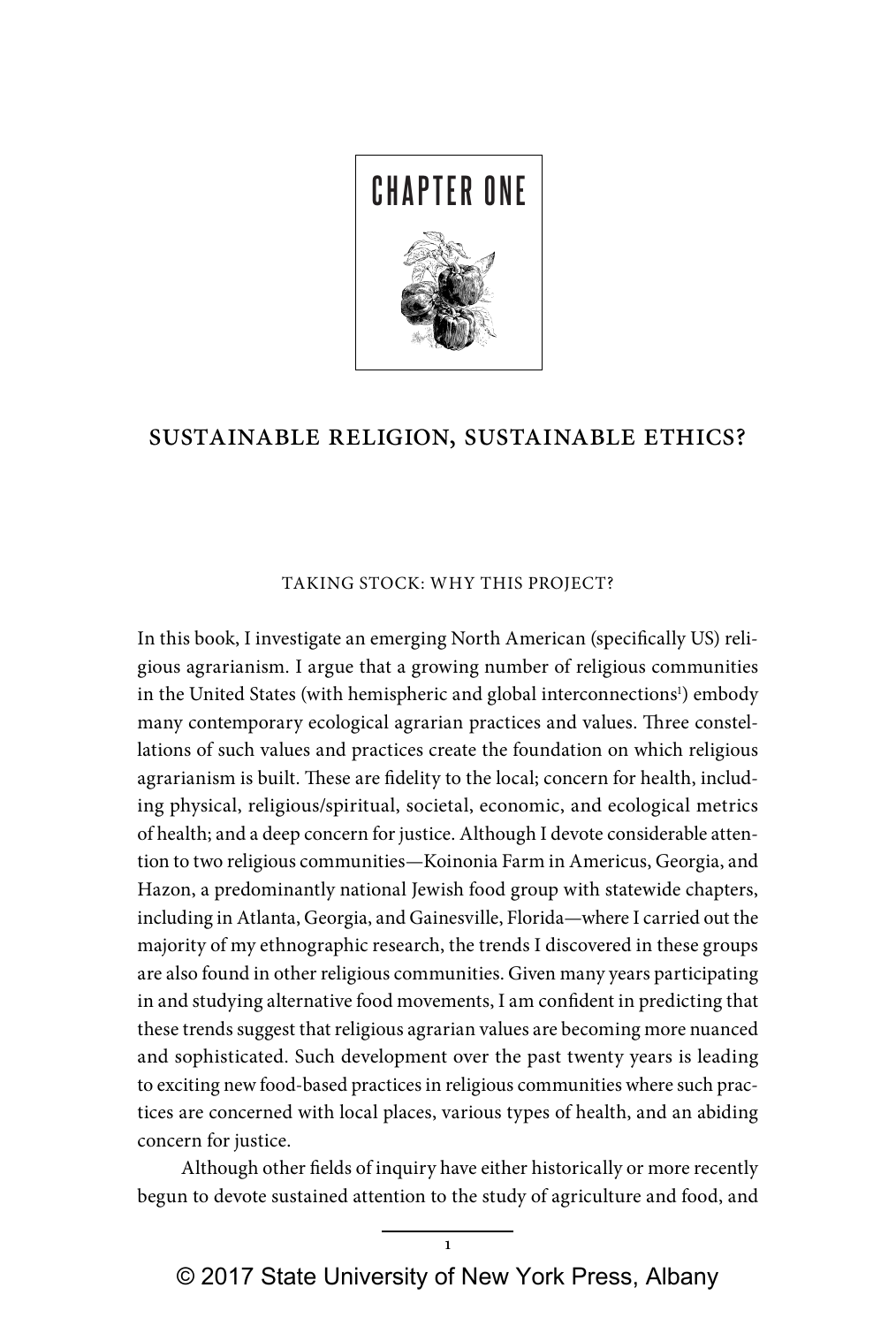despite a historic interaction between religion and agriculture, the professional field of religious studies has been slow to come to the table. The result of this foot dragging is that theoretically, the intersection of agrarian and religious beliefs and teachings, coupled with the interaction of their respective values and practices, is an understudied phenomenon of a slowly greening US religious landscape.<sup>2</sup> In this book I take as my starting point this interaction and intersection. This dual focus on agrarianism and religion shapes the following pages, where I analyze and investigate how ecological/environmental agrarianism is combining with and influencing religious beliefs and practices to create an emergent North American religious agrarianism.

### RELIGION, THE ENVIRONMENT, AND THE UNITED STATES

Some elements of religions, and especially some religious groups, are undergoing and generating what some scholars call an "ecological reformation." From attending global meetings about climate destabilization to changing to more efficient, eco-friendly light bulbs in places of worship and practice, practitioners of religion are rapidly becoming involved in sustainability initiatives and projects. Such growth appears to be more than a fad and is generated both horizontally from the margins of religions and vertically via institutional creeds and executive decisions. Evidence suggests that there has been tremendous growth in some subsets of various religions in cultivating environmental concern. Much of this growth has occurred over the past ten to fifteen years, as seen for example in June 2015 when Pope Francis released an encyclical about anthropogenic climate change.<sup>3</sup>

Given these recent phenomena, an increasing number of scholars claim that the future landscape of religion will be more decidedly "green." Within this "greening," much is being shaped by post-Darwinian insights about evolution as well as by taking seriously findings from natural and environmental sciences (Taylor 2004).<sup>4</sup>

Such activity has prompted one religious scholar to opine, "No understanding of the environment is adequate without a grasp of the religious life that constitutes the human societies which saturate the natural environment" (Sullivan 2000: xiii). Although partly an essentialist normative claim, this scholar, like many others, recognizes the role "religious life" plays in the natural environment within which humans are embedded.<sup>5</sup> Because humans are embedded with both religion and with metabolizing bodies that need calories to survive,<sup>6</sup> how we grow, harvest, and consume such calories becomes an activity that takes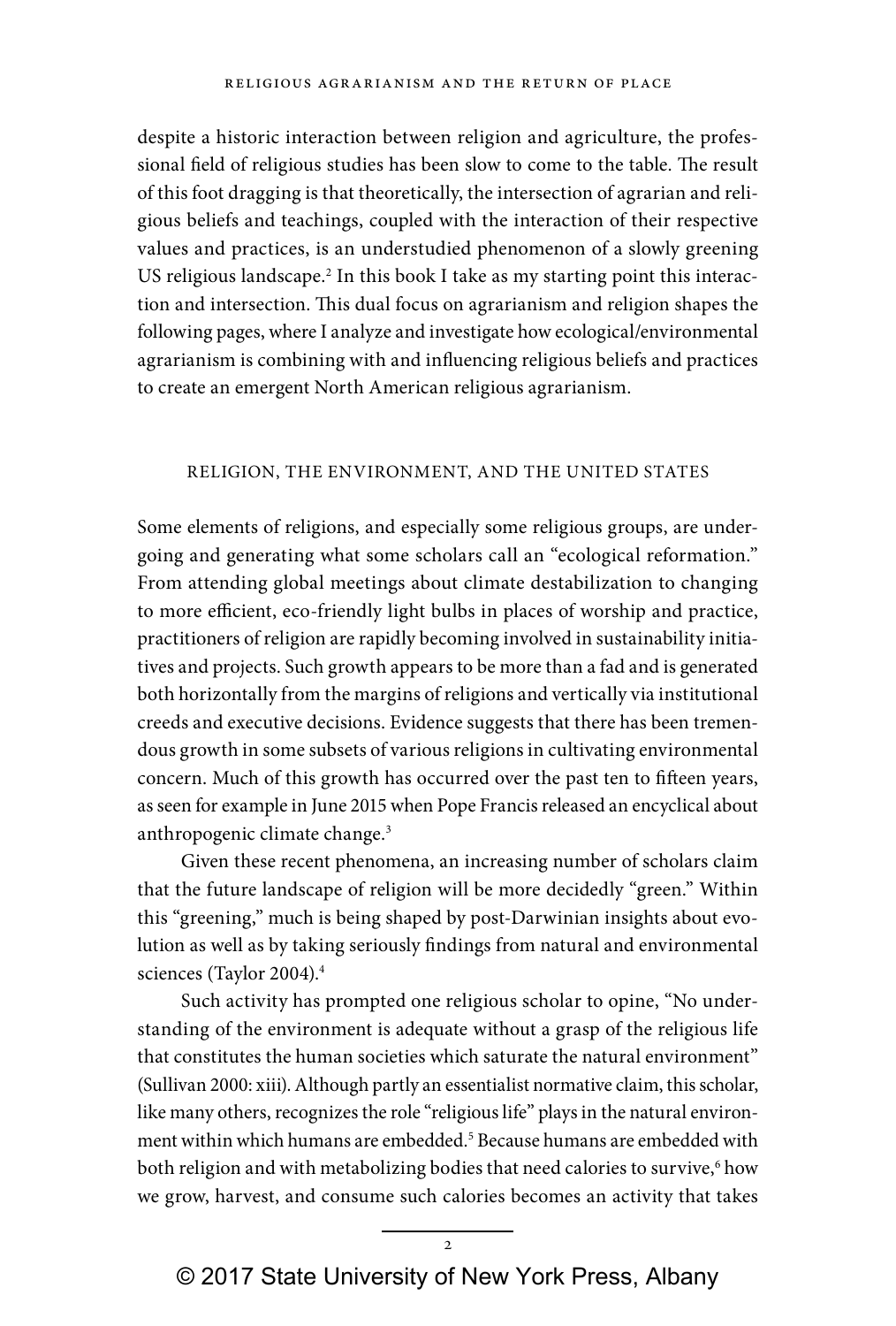on religious overtones and religious attributes of its own. It is also an activity that can be influenced by religious beliefs, customs, and practices. Therefore, the role of farming, specifically the worldviews behind agricultural technologies and types of farming methods, becomes a topic about which religious environmentalist values, beliefs, and practices are inherently concerned. Religious agrarianism is partly found within this nexus of sustainable food production and religious environmentalism where concerns about the local, health, and justice figure prominently from local to global levels.

As a scholar I accept the growing consensus that future religions (including those in the United States) will most likely be greener, and I couple this acceptance with the recognition that to understand our environments, we must understand our religions. Given that the most recent and emergent US version of agrarianism is largely about the human relationship and interaction with the environment, it is important to understand what religious attributes, emotions, norms, and values attend to this relationship. It is also important to investigate if and how these religious attributes are green, and how these green attributes might be contributing to a larger greening of US religions. It is also important to analyze if and how religious agrarian beliefs and practices are influencing the beliefs and practices of more mainstream religions in the United States.

What is at stake with how we grow, transport, and consume our food? If we as a species are united by the evolutionary dictate of needing calories and living within the laws of thermodynamics, and if we care about issues like justice, equality, biological carrying capacity, climate change, and social power, then with food, everything is at stake. But this daunting list doesn't entirely capture what is at stake. Given tipping points triggered by fossil fuel–based lifestyles, within which industrial agriculture is playing an overly determinant role in anthropogenic climate change and species-wide patterns of land use, our very survival as a species (let alone almost all the others) is now, sadly and scarily enough, at stake.<sup>7</sup> Throw in the tinderbox of failed states, climate refugees, peak oil, epidemics, ocean acidification, nitrogen deposition, and mass starvation and the stakes only get more pronounced. Unfortunately, this is a very real scenario for the immediate future, not to mention decades from now for our children.

I repeat, with this refrain framing my exploration in this book: what is at stake? Everything. These stakes must be recognized in our scholarship and our writing, regardless of field of study.

Since everything is at stake, it is imperative for us as scholars and embedded biosocial creatures to understand what motivates people to produce and consume foods in certain ways. This holds for unsustainable and unjust methods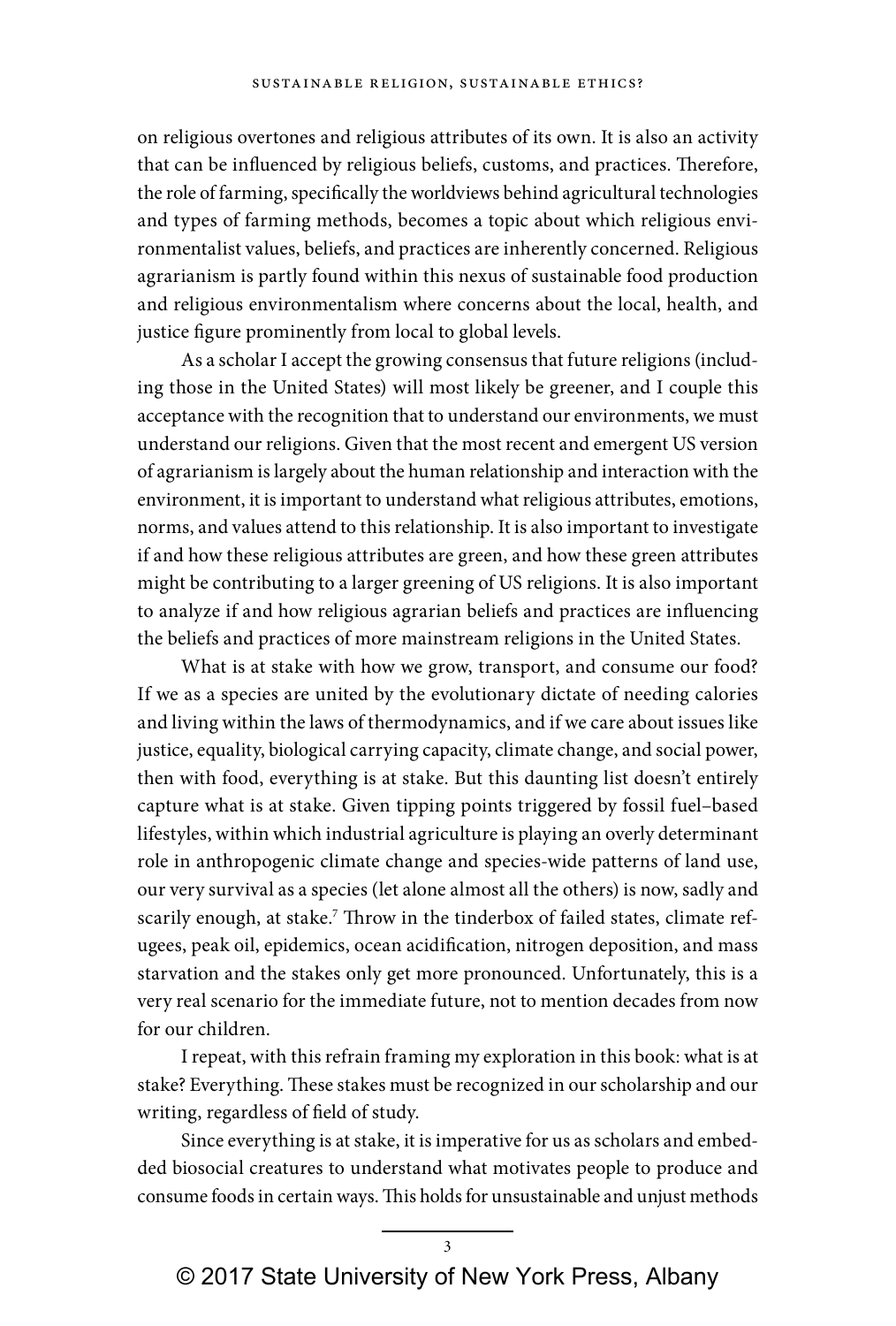of food production, but also especially for methods of production that can lead to both biological and cultural resilience. The stakes get more dire and important as we enter deeper into the Anthropocene age, or what Paul Gilding calls "the great disruption" (2011). Data from the present and as we look outward a few decades suggest we will pass sobering tipping points, with most caused by human lifestyle choices, where agricultural choices play an overdetermining factor. Such tipping points range from global concentrations of atmospheric gases to the continued loss of soil fertility to decreasing supplies of fresh water to peak oil. All of this and much more will affect the global art of agriculture and thus the production of religion.<sup>8</sup>

Yet if agriculture is global, why focus on the United States? This is because from the standpoints of biological materialism and the quest for sustainability, the United States currently has about 5 percent of the world's total population of humans, yet as a country consumes 25 percent of the planet's total resources.9 From the perspectives of environmental justice and the need for humans as biological organismsto live within sustainable limits, this is clearly a problematic figure. The political, moral, and ecological implications suggest that US citizens have a profound duty to ameliorate such discrepancies.<sup>10</sup> In claiming this, I must be cautious of engaging in neocolonialist discourses of ecology, so we must clearly recognize that the imperial eco-footprint of the contemporary United States and its unique history of environmental movements is embedded within and constructed by issues of power, justice, complexity, and essentialism (Roos and Hunt 2010; DeLoughrey and Handley 2011).<sup>11</sup> Such baggage may also accrue to narratives about sustainable agriculture and religion in a US context, and this reality must be remembered when talking about issues of food and cultural fluidity.

That said, there is an equally articulate, sustained, and active history and contemporary environmental movement, or rather movements, within the United States.<sup>12</sup> The books and articles devoted to this aspect of the US gestalt are legion and growing. Also growing is the consciousness within the populace of the states about environmental issues, ranging from climate destabilization to sustainable agriculture (van Wormer et al. 2007). It is foolhardy for scholars of North American/US religion, religion broadly, and the environmental humanities, as well as activists and policy makers to disregard this history. It is as foolhardy for scholars to disregard the growing impact such environmentalist beliefs and values play in US religious production: past, present, and especially the foreseeable future.

Because religions are in large part reified social constructs that have fluid, changing, and contested concepts of what qualifies as sacred, holy, and/or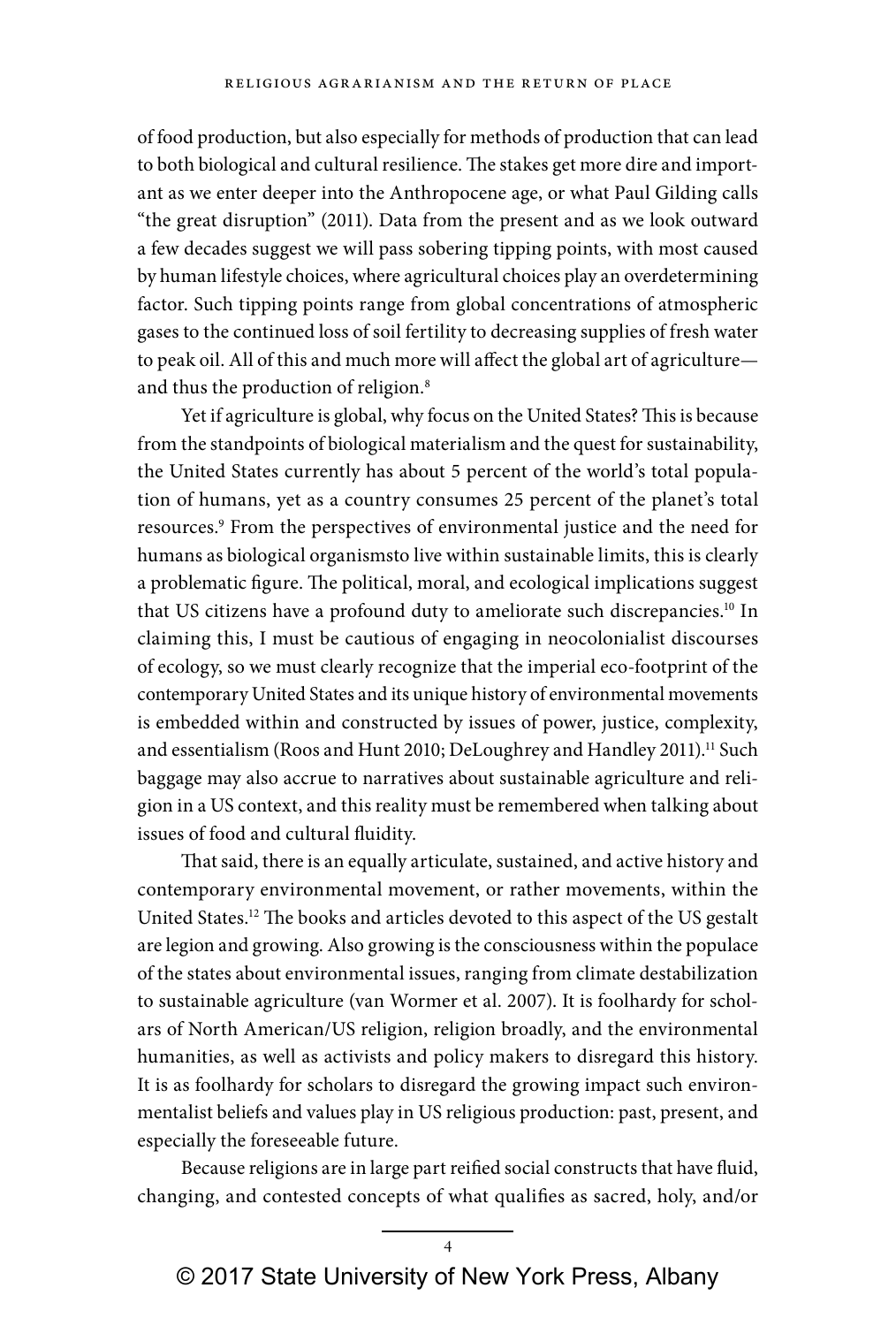legally obligatory relationships and duties, it becomes the job of religion scholars to study how and why these concepts and categories are changing. Given what is at stake, scholars must pay close attention to how religious concepts and categories relate to nature and environmental issues.<sup>13</sup> One area of human/ nature relations is the human (and thus religious) relationship to food and how food is produced and consumed. Given the material environmental dimension of food production; the value-laden social, political, and ecological goals and normative claims of agrarianism (and of industrial agriculture; Sanford 2012); and how these relate to sustainable food issues (which are part of a larger sustainability milieu) that some religions/religious bodies are becoming cognizant of, then the study of this emerging environmental dimension of US religions becomes an area of concern and study that scholars are beholden to engage. I hope this book helps us better understand the values and norms that entail to this environmental dimension of US religions and to the sustainable farming practices in the United States. Furthermore, I hope it adds to the growing body of work that clearly spells out what is at stake with our food choices given the social and environmental impacts of food production, distribution, and consumption.

A further reason this book chooses to study religions in the United States is because of the lengthy historical role US religions have played in politics. With this dynamic and rich past, parts of this book explore this legacy of US religious history, helping shed light on religio-political interactions at the intersection of agriculture and sustainability.

Last, compared to other Western nations, religious identification and belief still constitute a large part of the identity of the vast majority of the US public. Various polls report that nine out of ten US citizens believe in God or a higher power, and others suggest that over 70 percent identify with some variety of Christianity. Coupled with the aforementioned polls about environmental values and concerns within the US public, it behooves scholars to investigate the interaction of religious belief and environmental behavior in the United States. This does not necessarily mean there is a causation between religious belief and environmental practice, but that such study should be undertaken to help the community of scholars understand if such links exist and, if so, how pervasive and effective they actually are.14

For example, religion and nature scholar Anna Peterson comments that "changes in values lead[ing] to changes in behavior [is] an assumption supported by little if any empirical and historical evidence. The paradox of modern environmentalism is that while pro-environmental values have become mainstream in the US and many other parts of the world, anti-environmental practices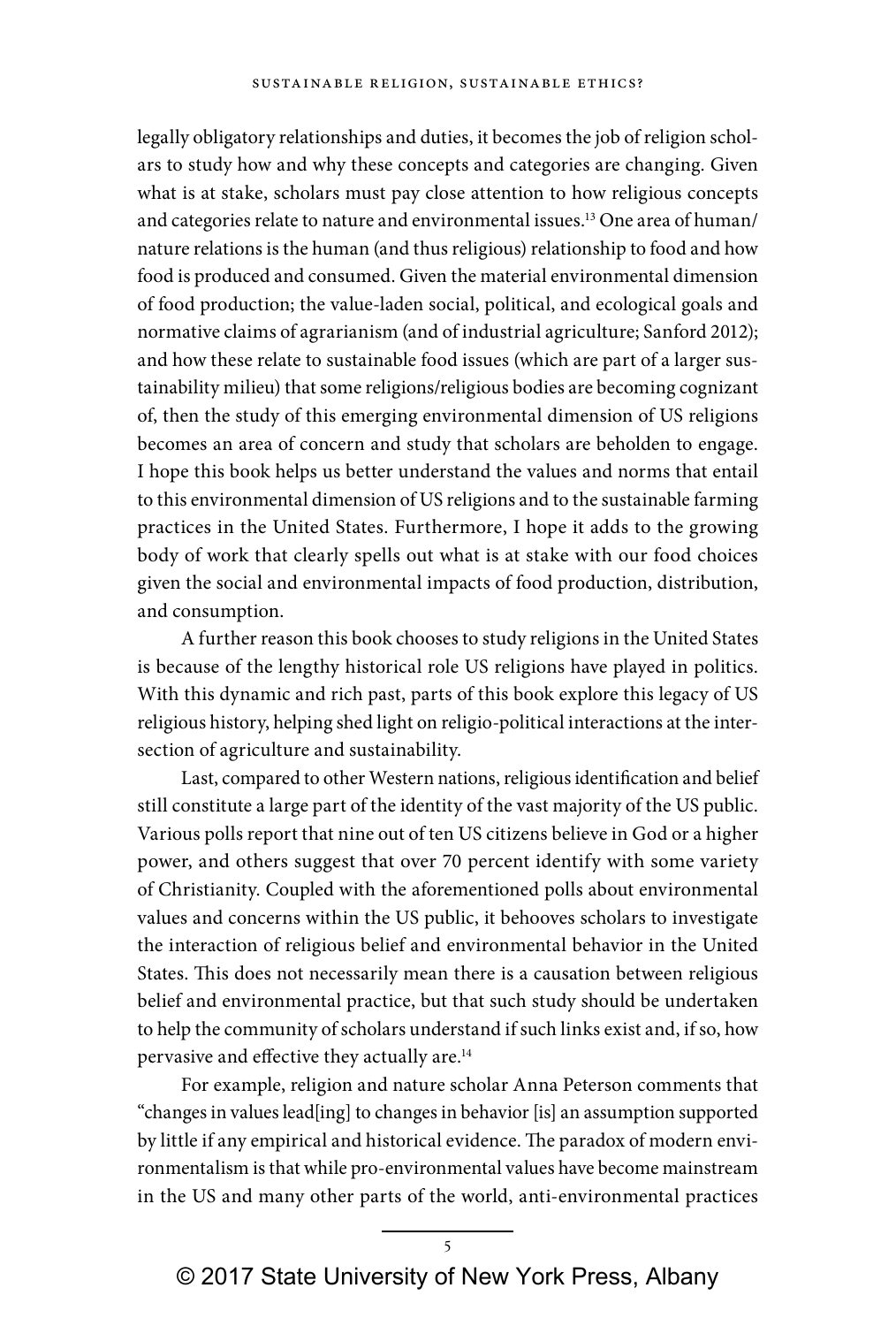continue to escalate" (2006: 376). Despite this gap in knowledge, she continues, "Religion is indeed the way many people think about important moral and intellectual issues, and an expansion of environmental ethics to address religious traditions and ideologies is an important and necessary step" (ibid.: 378)—if true, then this is a step to which religious scholars must pay attention. Of course, such debates about religious belief and action toward the natural environment date back to Lynn White Jr.'s (1967) epochal article that blamed Western Christian beliefs, and thus actions based on those beliefs, for the world's environmental problems. By focusing especially on the iterative and reinforcing interaction of religious values and agrarian praxis, an understanding of religious agrarianism adds to this growing body of knowledge about religious belief and practice regarding environmentally centered behaviors. If a key goal is to understand this iterative and reinforcing interaction, then it is important that I use appropriate theoretical and methodological tools that help the process. I briefly outline these choices in the next three sections.

#### THEORY AND METHOD: LIVED RELIGION

Readers will notice that throughout the book I adopt various scholarly methods and analytical views. Of these, the two key poles are a sociological point of view (how do religious agrarians act as a group, how do they organize, and how do they make sense of their standing in a plural society?) and an ethical point of view (what specific views about appropriate treatment of the natural world do religious agrarians hold, how do they embody these, and how are they informed by religion?). To dance between these poles, I weave together ethnographic findings,<sup>15</sup> historical sleuthing, and constructive ethical building. This syncretic approach mirrors the interdisciplinary raison d'être of religious studies and recognizes that there are multiple approaches to better making sense of real-world data (Strausberg and Engler 2014). Because religious and environmental values are so central to an understanding of religion and nature issues—and sustainable farming in particular—it is important to pay attention to how these arise, are shaped, and are formed. I have found that a "lived religion" approach best makes sense of how religious subjects shape religious beliefs and values, and in turn are shaped by the larger networks in which they reside.<sup>16</sup> Even more important, this approach allows scholars to see how nonspecialists shape their own religious worlds, at times in concert with and at times at odds with the larger top-down traditions in which they are participants.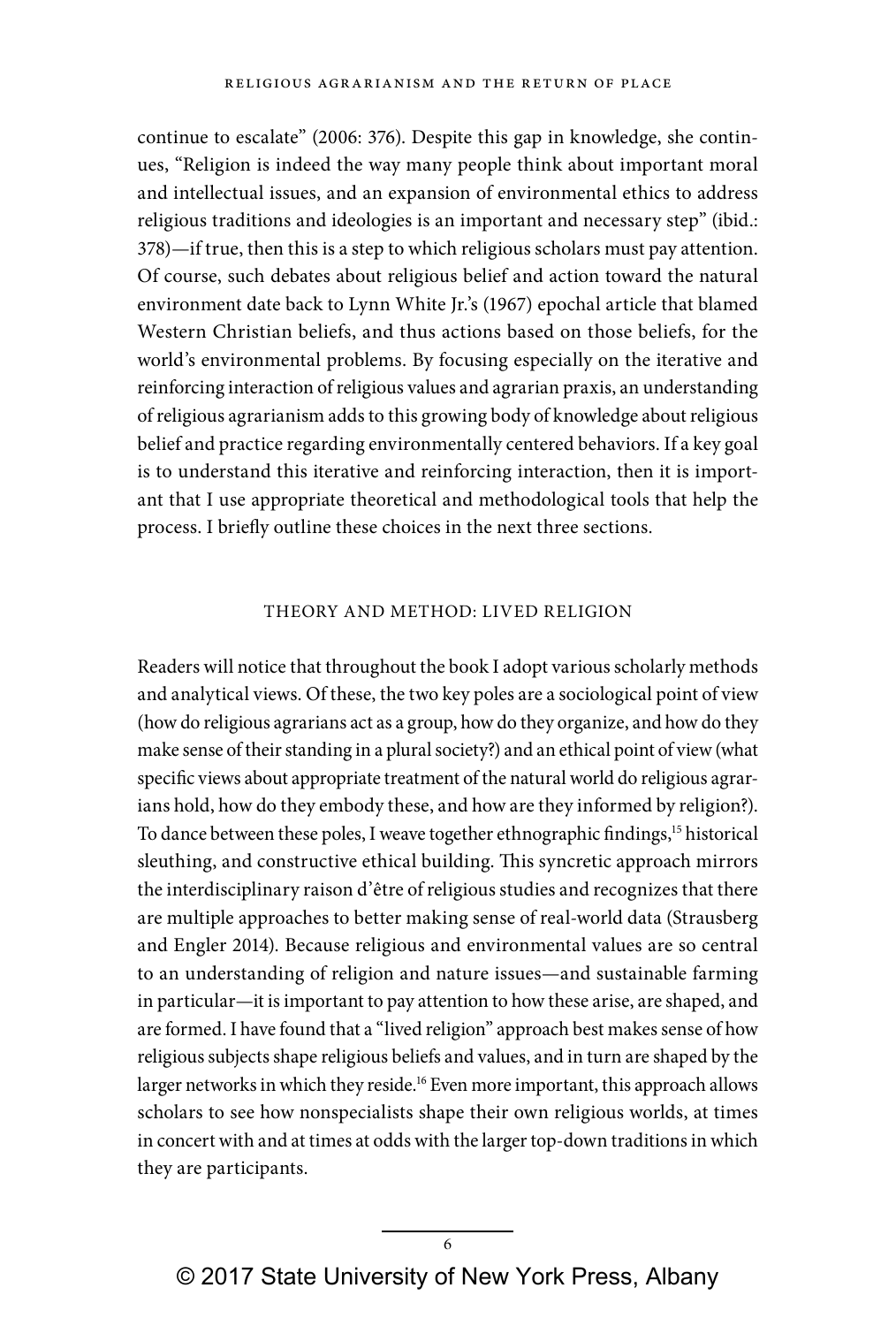This is because a lived religion perspective takes the symbolic, material, ideational, affective, and emotional worlds that lay religious practitioners create and privileges these worlds as being worthy of study. Rather than privileging the religious teachings, theologies, and institutions of elite experts, lived religion scholars head to the street, literally and figuratively, to see how the average person within a religion is creating a meaningful religious world that works and makes sense for them and their needs.

Robert Orsi's The Madonna of 115th Street (2002) remains the standardbearer of lived religion scholarship.<sup>17</sup> Orsi's introduction to the updated version contains some of the key theoretical insights and methodologies of a lived religion approach, most importantly recognizing that

The study of lived religion situates all religious creativity within culture and approaches all religion as lived experience. . . . Rethinking religion as a form of cultural work, the study of lived religion directs attention to institutions and persons, texts and rituals, practice and theology, things and ideas—all as media of making and unmaking worlds. . . . Religion approached this way is set amid the ordinary concerns of life as these are structured at various moments in history and in different cultures, at the junctures of self and culture, family and social world, and on those occasions when the religious imagination . . . takes hold of the world [and] as it is taken hold of by the world. (2002: xix–xx)

Many of Orsi's claims and insights are reflected in my approach to studying religion and thus to my interpretation of religion and agriculture. For example, my ethnographic research with members of Hazon/CSI and Koinonia only makes sense situationally, including within larger debates and ideologies about agriculture, politics, and sustainability. These concerns are reflected in the practices and values, religious and secular, of these Jewish and Christian religious agrarians as they attempt to live out their religious agricultural sensibilities. Their attempts highlights what Orsi calls "religion-in-action," which is "religion-in-relationships between people, between the way the world is and the way people imagine it to be" (Orsi 2002: xx). It is essential to recognize, at least for religious agrarians, that this also includes religion-in-action with the larger biological world, of which agriculture is one important aspect. Thus, joining a community-supported agriculture (CSA) farm, planting a row of nitrogen-fixing legumes, humanely raising a pig—all have the potential to become embodied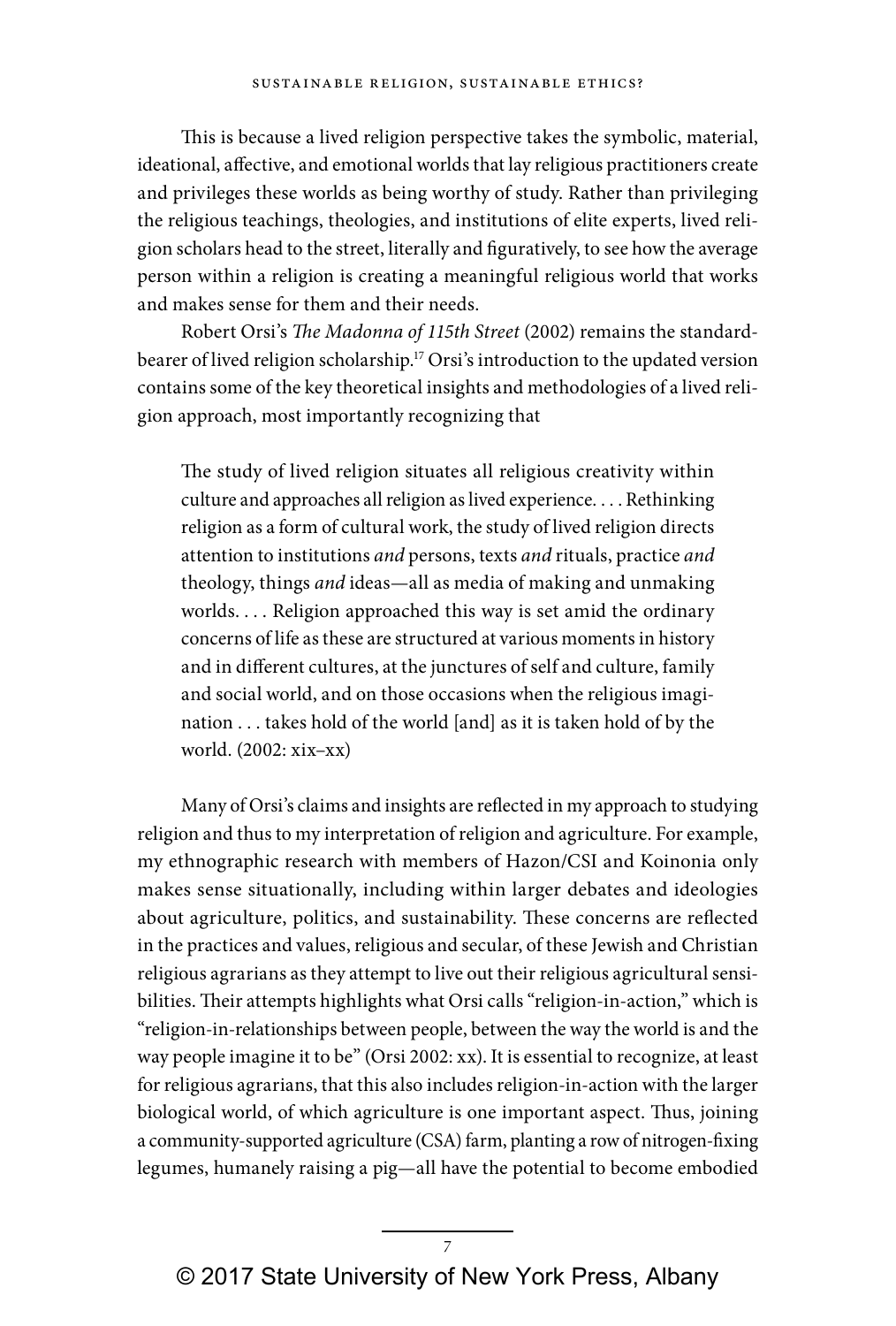religious acts within a lived religious agrarian worldview and help signal the reemergence of place within the religious agrarian milieu.

Moreover, religion-in-action is always transforming, is influenced by and representative of relations of power and gender, affects culture at large, and is also affected by culture at large. This is why for Orsi "the study of lived religion vividly opens out the tremendous creativity of religious practice and imaginings as it uncovers the limits of them" (2002: xxiv), leading to what he calls a "hermeneutics of hybridity" (1997: 11). I argue that the lived religious landscape of the contemporary United States is generating tremendous hybridity, creativity, and imaginings in regard to a plethora of environmental issues—and at the same time, this creativity has its limits when the harder work of translating values into practice becomes evident. Agricultural landscapes thus become a central focal point where religious environmental imaginings and practices are lived out and transformed, bringing with it ripple effects throughout the larger US cultural, religious, environmental, and political landscapes.<sup>18</sup>

In concluding this section on lived religion, I make clear that my own interpretation of the religious agrarians I interacted with and the research data I generated is thus influenced by my training in religion and nature and US religious history; by my personal experience living and working on organic farms and in natural food stores in South Carolina, California, Washington, New Hampshire, and Scotland; and by being exposed to sustainability subcultures via this history and studying ecovillages, soil and society, and ecophilosophy in Scotland, England, and Australia (and by being a Willing Workers on Organic Farms volunteer in Greece). My interpretation, and indeed this whole book, is not to be reified but should be read as a sighting from a site (see Tweed 2006: 13) including the physical sites (congregational buildings, monastic campus, conference centers, telephones and computer, urban cityscapes and rural landscapes, shopping centers and grocery stores, and farmlands) where my research was undertaken.19

### THEORY AND METHOD: NETWORK THEORY

Because food items, sustainability discourses, and religious institutions are now global in their flows, I use a network approach to studying religion and nature issues. This approach works in tandem with a lived religion approach, as the network approach is "attentive to ways in which local, grassroots, official, national, and transnational actors continuously and creatively construct, transgress, and appropriate the boundaries between specific religious and non-religious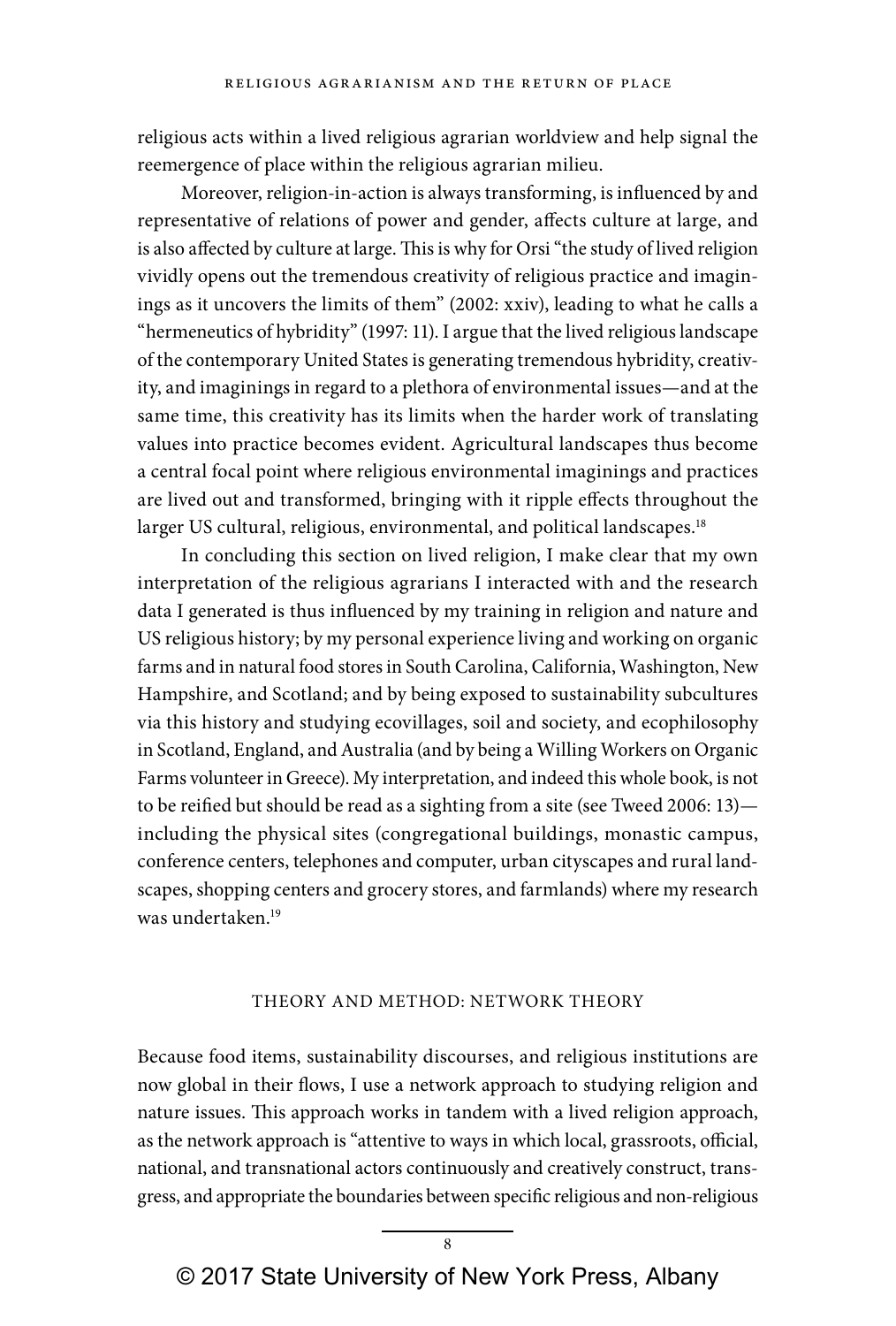practices and discourses. These multiple situated perspectives (which often lead to contested canons, traditions, and orthodoxies), in interplay with the researcher's own personality, determine religious studies' proper subject matter" (Vasquez 2005: 237).<sup>20</sup> I echo this statement and urge religious studies to actively take as its subject matter biological flows of food (and other material objects) and the religious environmentalist values, discourses, and practices that these flows help create.<sup>21</sup>

Vasquez builds on his claim, writing, "Within and through networks, actors carve out spaces to dwell, itineraries, and everyday routines, drawing from religious symbols and tropes to reflect on and orient their own praxis and to 'sacralize' nature and build environments. Networks also embody and produce moral geographies" (2008: 168–69).

Given this insight, what I am calling a "lived-network" approach allows us to make sense of the ways religiously and environmentally concerned US citizens are sacralizing nature, building agricultural environments, and constructing and participating in sustainable agriculture networks that are local, national, and international. Importantly, for political, ethical, economic, and biological reasons, these networks also help produce moral geographies. As David Chidester and Edward Linenthal write, "the 'pivoting of the sacred' that occurs through the work of ritualization and interpretation allows virtually any place to become sacred . . .sacred meaning and significance, holy awe and desire, can coalesce in any place that becomes, even if only temporarily, a site for intensive interpretation" (1995: 14). If they are correct, and if we take Vasquez, Orsi, Tweed, and others seriously, then the sustainable agricultural landscapes, farmers' markets, and religious networks that support and advocate for these "sacred" sites become a product of US religion that needs to be studied. They also become sites where the power-laden, religion-in-action, lived praxis of making place sacred occurs.

## THEORY AND METHOD: GROUNDED THEORY

As this is a study of lived religion, I use ethnographic methods that help capture the complexity and vibrancy of religion-in-action that emerges via religious agrarians navigating and shaping complex, interrelated networks. These networks reflect and construct environmental, religious, and agricultural worldviews and material landscapes. My research is therefore guided by the following sentiment expressed by Emerson et al., who write, "The ethnographer's central purpose is to describe a social world and its people" (1995: 68). This means that during the fieldwork for this book, I was motivated by the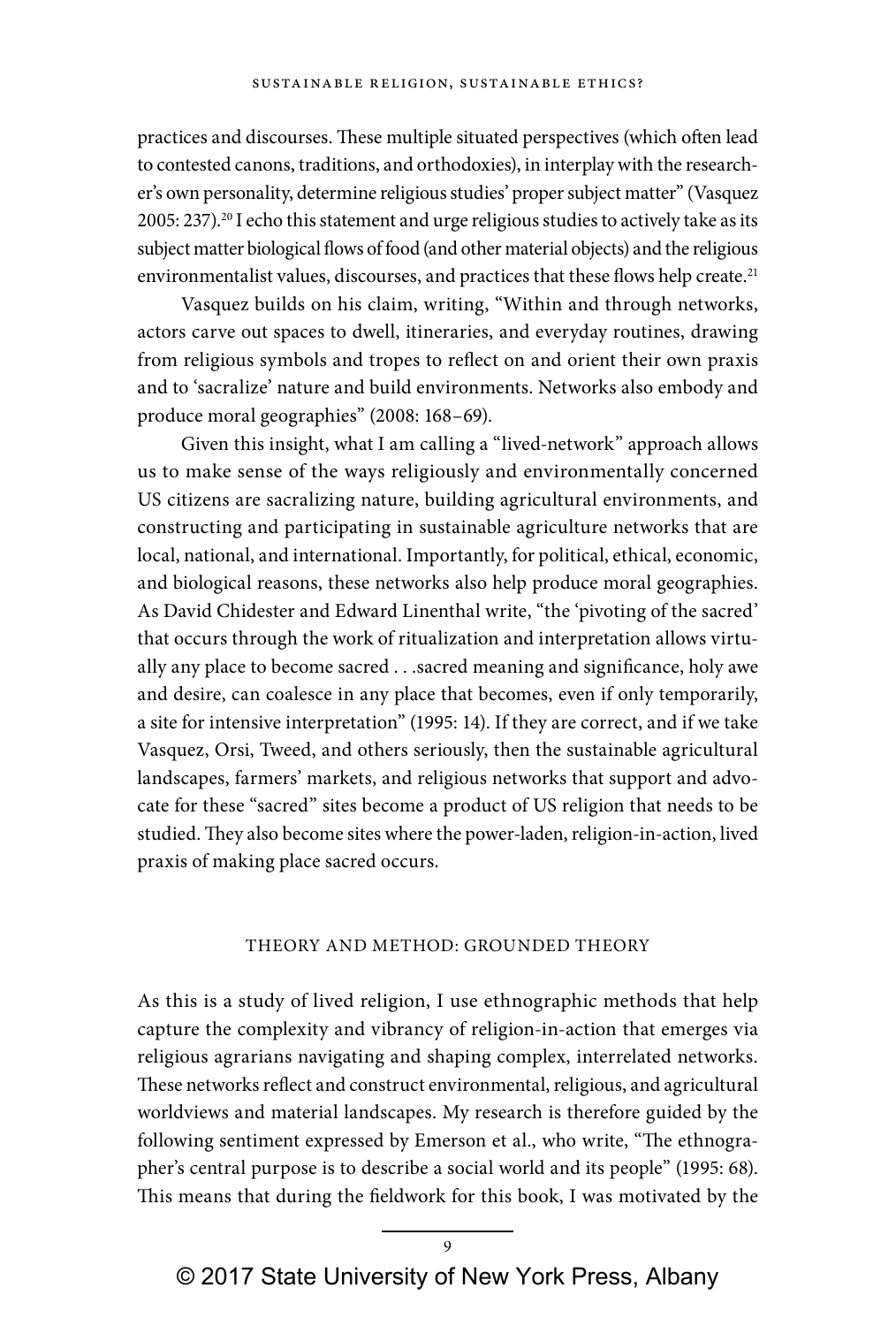following research questions. Who are the key actors in the social situations that I am witnessing and in which I am involved? What concerns are expressed or glossed over in the various interactions of my interlocutors in the (religious) social world they shape and are shaped by? What interactions with the natural world are occurring, and why? Last, what worldviews and ethical and affective and emotional concerns help shape the varied human behaviors toward the natural world in the social situations I observe?

I am also motivated in my ethnography and fieldwork by the following claim from Borneman and Hammoudi, who write that the "fieldwork experience . . . provides an opening to dilemmas in the contemporary world" (2009: 18). Sustainable agriculture issues are indeed a mounting dilemma of the contemporary world, especially given what I outlined earlier about what is at stake when it comes to food production. The social world of religious agrarians is able to offer insights into how some members of various religions in the United States are responding to this dilemma of how to sustainably meet our caloric needs while contributing to social and biological resiliency.

Besides undertaking ethnographic fieldwork based on a variety of means of recruiting participants and that lead to semi-structured interviews and biographical sketches (see the Appendix), I used grounded theory methodology to help learn about the social, religious, and ethical worlds of religious agrarians. Grounded theory is a subset of qualitative research and is an inductive approach to generating knowledge about social worlds used to generate theory by interpretation of collected data. Qualitative research investigates "words rather than numbers [and has] an epistemological position described as interpretivist, meaning that, in contrast to the adoption of a natural scientific model in quantitative research, the stress is on the understanding of the social world through an examination of the interpretation of that world by its participants" (Bryman 2001: 264).

Grounded theory is the "discovery of theory from data" (Glaser and Strauss 1967: 1–3), versus discovering theory from a priori assumptions. Glaser and Strauss call grounded theory "theory as process" (ibid.: 32), meaning the social world described by it is never claimed to be complete and does not offer one-size-fits-all claims. Rather, grounded theory is open ended and as more research is carried out over time, with reengagement with those being studied and observed, theory is built on, changed, and developed. Such an approach is consistent with the lived-network theoretical lens I adopt for my research because the values, practices, beliefs, and networks of those I researched are fluid, grounded theory provided me with methodological tools to capture this fluidity. It also allowed me to develop a more nuanced understanding of the various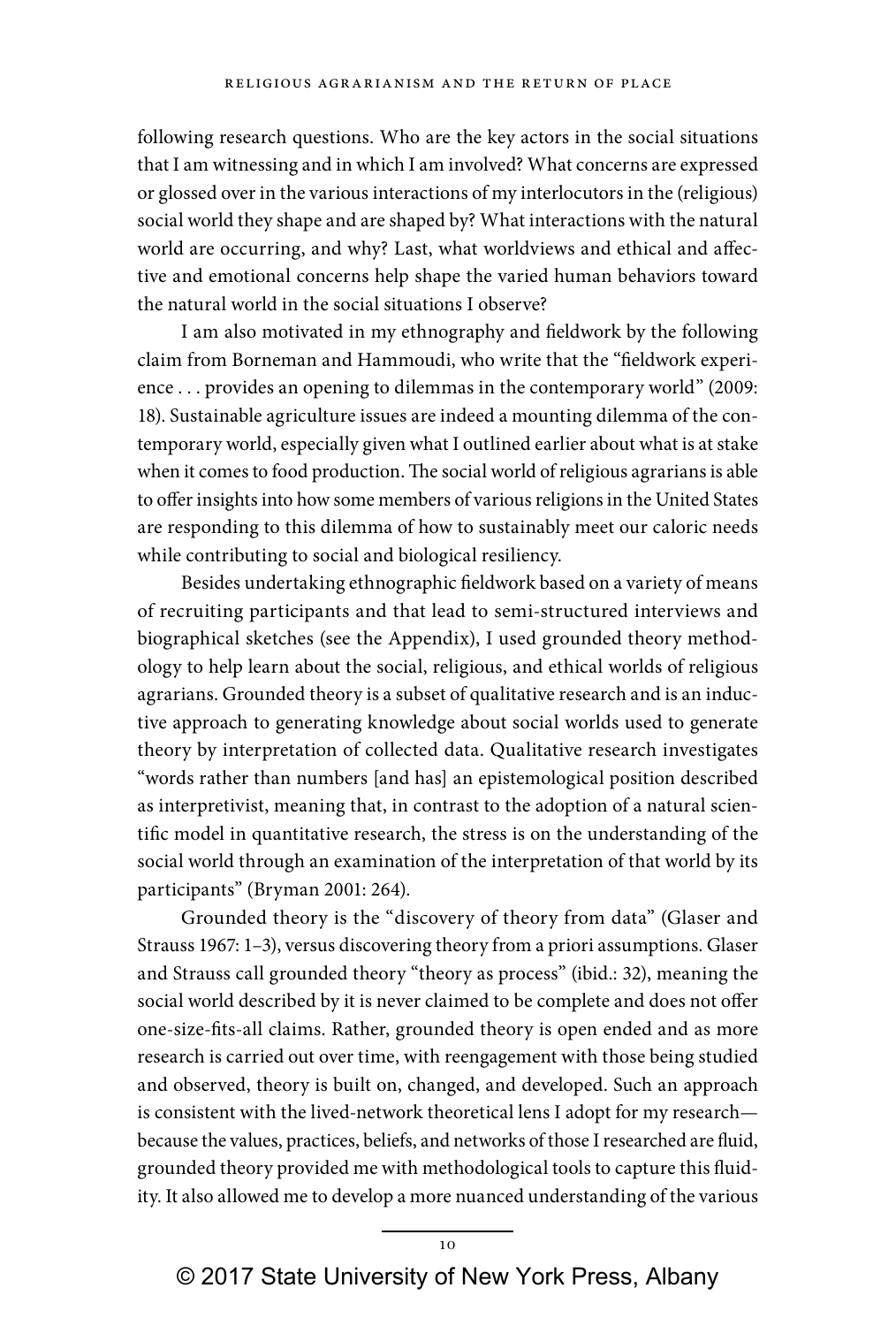discourses, rationales, and relationships that enter into shaping the value-laden and fluid religious, biological, and social worlds of religious agrarians.

By using grounded theory, I developed my own trope and category of "religious agrarianism," which I more thoroughly explain later in this chapter. Next I give a brief history and overview of the two key communities I engaged. This is followed by a brief summary regarding the importance of religious values and then a turn to exploring sustainable agriculture. The chapter concludes with an exploration of food, agriculture, and agrarianism, focusing especially on the latter's development within the United States.

## RELIGIOUS AGRARIAN COMMUNITIES

Within the context of US agrarianism to be outlined here, and especially US religious history, I have chosen two faith communities to serve as case study exemplars of religious agrarianism. Chapters 2 and 3 give greater detail about these communities so I only give a brief introduction to each here.

One is a historically Protestant lay-monastic community called Koinonia Farm. Koinonia is a 501c3 profit-sharing intentional community that is located on an approximately 600-acre campus. The community consists of about twenty full-time members and others who live on site as interns or as guests in residence to see if they would like to become members. Clarence Jordan (1912–1969) founded Koinonia outside of Americus, Georgia, in 1942 when Jim Crow racism was still rampant throughout the region. Dallas Lee, biographer of Koinonia, writes that Jordan "was a dirt-farming aristocrat, a good 'ole Georgia country boy with a doctor's degree, a teacher with manure on his boots, a scholar with working clothes on his mind" (1971: 1). Jordan began Koinonia as an experiment in interracial living, inspired largely by his doctorate in Greek New Testament from the Southern Baptist Theological Seminary. He also earned a degree at the Georgia State College of Agriculture at the University of Georgia, Athens.

Jordan's vision was to unite the races in a voluntary life of simplicity in effect, a religious experiment (drawing especially on the book of Acts<sup>22</sup>) based on shared farming responsibilities. Jordan and his wife named the community Koinonia, from the Greek term koinonia being translated into "fellowship" and "communion." In the summer of 2009, I spent two weeks living in residence at Koinonia, conducting interviews and participating in farm duties with the members and interns of the community. Along with repeated follow-up phone and e-mail interviews and return trips, including for a 2010 permaculture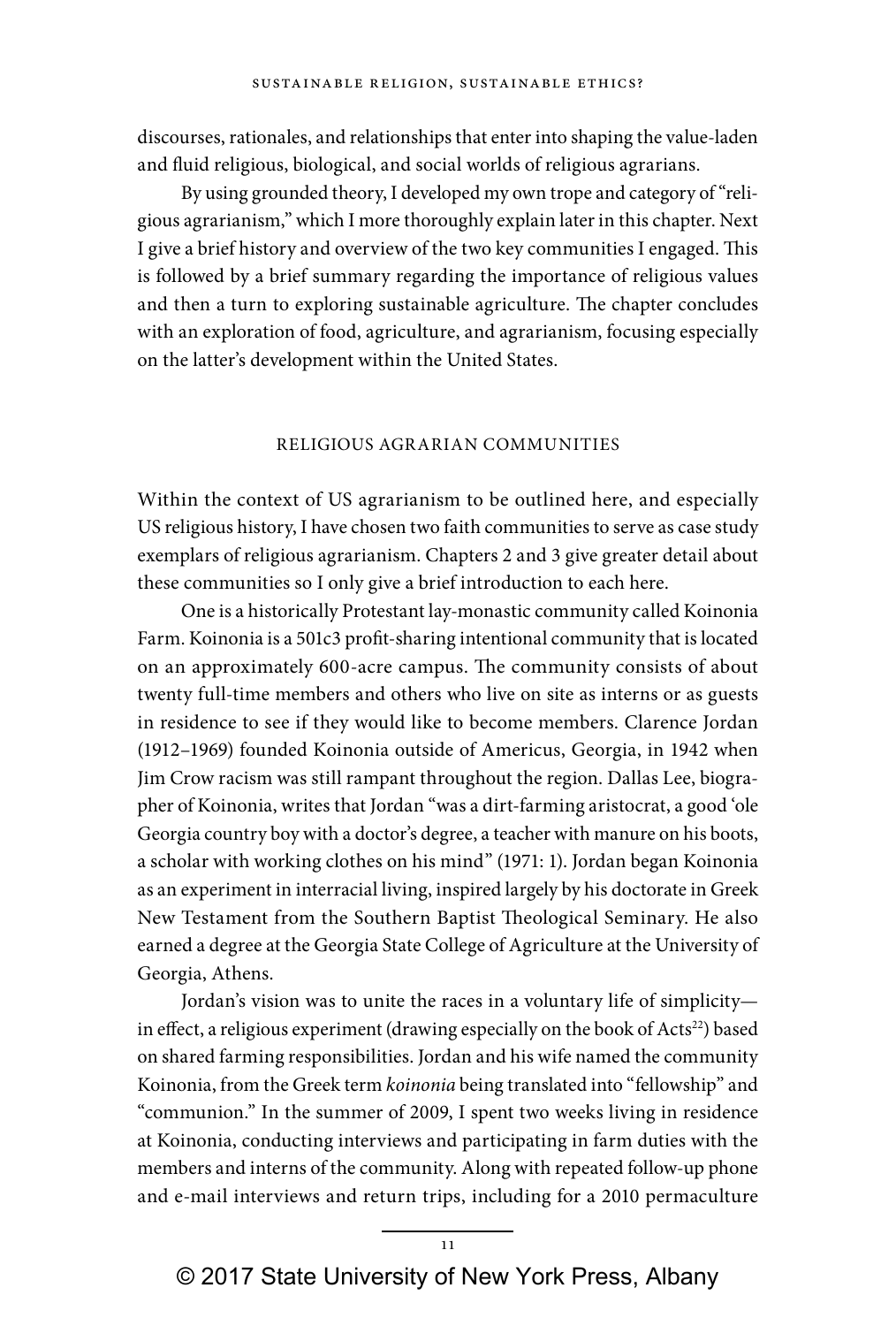training, this experience is the basis for my analysis of Koinonia's approach to what I argue is partly a continued experiment in intentional Christian agrarian living.

The other religious community that features prominently herein is Congregation Shearith Israel (CSI), an egalitarian Conservative Jewish synagogue in Atlanta, Georgia. CSI is partnered with Hazon, a recently formed (circa 2000) US progressive Jewish food group with key offices in New York City and San Francisco. Hazon works with various Jewish temples and synagogues around the nation and helps them find local community-supported agriculture (CSA) farms that synagogue members can join. My research for this case study exemplar consists of repeated visits to CSI, visits to Riverview Farms in northwest Georgia (the CSA that CSI partners with), interviews with the rabbi and various members of the synagogue and those responsible for organizing the CSA-CSI partnership, and participation in two of Hazon's annual food conferences.23 I also interviewed members of B'nai Israel, a synagogue in Gainesville, Florida, that began a partnership with Hazon in late 2009. Together, this fieldwork allows me to speak about Hazon broadly and the two Jewish communities in particular.

Jewish and Christian communities are the two predominant types of religious groups in the United States.<sup>24</sup> This especially holds in terms of membership for Christianity and in terms of the social and financial networking maintained by adherents of both religions. Meanwhile, followers of certain branches in these religions are extremely active in lobbying the US government, and this political capital is a potential resource for religiously motivated political concerns pertaining to agrarianism. This religion-government interaction is built on a unique history where Judaism and Christianity (and especially appeals to the Hebrew Bible and New Testament made by citizens within these religions) have contributed more than any other religions found in the United States in advocating for progressive social change. My research shows that parts of this legacy are now advocating for progressive agrarian and environmental change via modern religiously based agrarian and religious environmentalist values.

Yet this agrarianism is similar across Jewish and Christian religious identities, while at the same time being distinct for members of both. Understanding such similarities and differences will help scholars understand emerging concerns and motivations that attend to US religions and how these religions interact with and are shaped by environmental issues. However, it should be made clear that I do not speak as an insider for either Hazon or Koinonia, let alone the many other nuanced varieties of religious agrarianism in US Christianity, Judaism,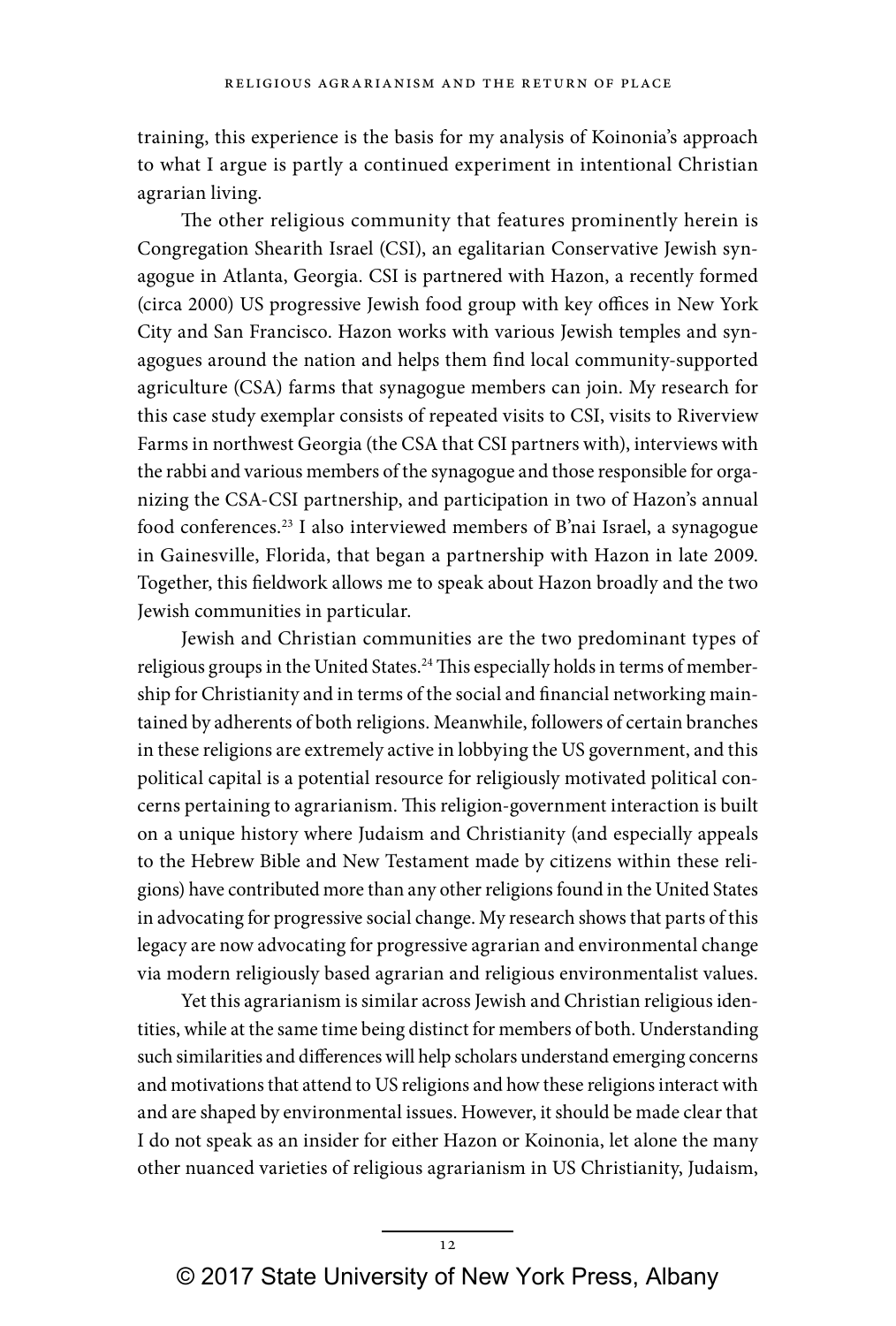and other emerging forms of religious agrarianism. Clearly there are other Christian and Jewish religious agrarian groups in North America, who will be similar and different to those in Koinonia and Hazon, and further studies are needed to help tease out such data.

Finally, despite the migration of ideas, bodies, seeds, and pollutants throughout the United States, there are regional differences when it comes to culture, history, and environment (Cowdrey 1996), and this is also true for religious agrarianism.<sup>25</sup> This book uncovers and lightly sprinkles in some of this regional flavor.

#### WHY RELIGIOUS VALUES?

We will see shortly how any kind of agriculture involves religious, ethical, normative, affective, and value-laden claims that reflect a worldview. For religious agrarians, the values that permeate their view inspire and motivate them to actively participate in sustainable farming practices. This is because religion structures people's lives in many different ways. A religion may be operationally defined as a contested yet systematic set of narratives, values, practices, teachings, doctrines, experiences, social grouping, material items, and myths that are maintained and passed on by charismatic figures and institutions. The latter typically put forth a cosmology that is tethered to a belief in some sort of supernatural being/s, agent/s, and/or realm.

Religious beliefs and identities offer sanctuary in times of need, inspiration in times of hope, and a sense of grounding in today's wayward, fractured, sped-up world. Religion also has many functions in peoples' lives. Belief and membership in a religious community can provide stability and a sense of purpose. The myths, narratives, and practices within a religion also provide rituals and influence practices like pilgrimage and prayer. They also offer a code of ethics to live by and an annual calendar of activities in which a person can participate. Religion (or rather, religions) also help people generate and codify values so they can attempt to live a life in line with the ideals and teachings of their faith and with their own personal ethics (which for many are largely shaped by the religion to which they belong or were raised in). Religious values also help those in the United States navigate a contentious political system and a diverse religious landscape (Eck 2001).

Religion is also importantly about difference, negotiation, and conflict. This can occur over competing conceptions of the sacred, beliefs and doctrines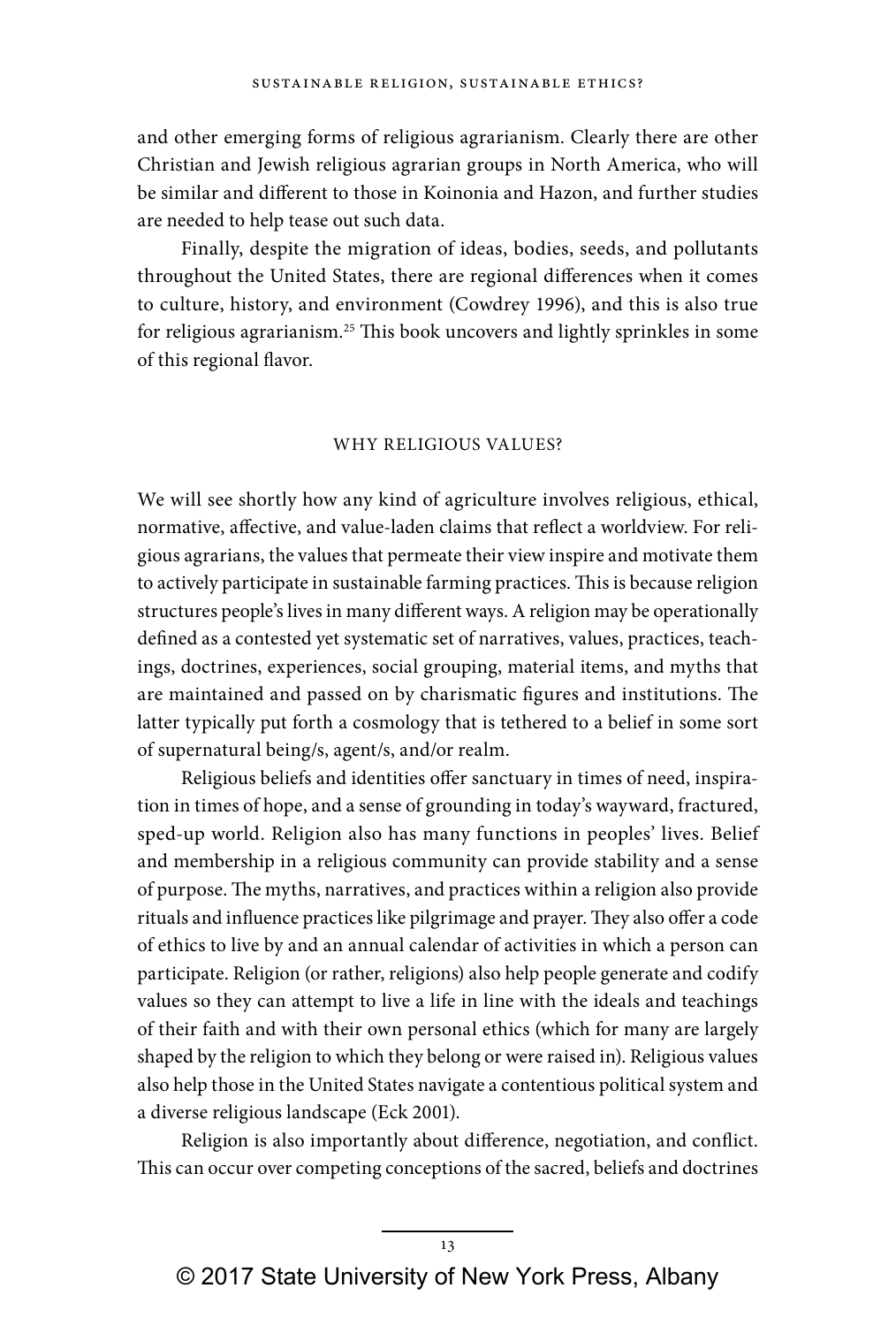about where and how the sacred manifests, to competing values and ethics, to differing interpretations of felt experiences. According to Ninian Smart (1998), such conflict results in the formation of subtraditions within larger traditions. This conflict leads to the development of new religions or bricolage between existing subtraditions, resulting in very real power-laden issues of authenticity (Martin 2012; see especially chapter 7).

This history of religious conflict is also true in regard to conflicts over value-laden food choices. Here choices include those that explicitly support sustainable agriculture, as well as those that by default gloss over any understanding of how food is grown so that this distancing is itself a subconscious (or even conscious) normative position. Given that "religion is the most volatile constituent of culture" (Prothero 2007: 5), it is important to develop religious literacy. One area where this literacy is lacking is what groups within a religion have had to say about food and agriculture. This refers to the past and the present. Religious values around food choices are especially important to understand given the current ecocrisis, including specifically the values that underlie decision-making regimes related to food production and farming methods. This book is one corrective offered from the field of religious studies that can help us better understand this interaction between religious values and food/farming choices.

Furthermore, in a highly religious country such as the United States, religion and religious values play central roles in many domains: political, ethical, economic, institutional, and increasingly environmental.<sup>26</sup> Because values are central to discourses about sustainability and thus sustainable agriculture, it is important to be clear on what we mean when we talk about values.<sup>27</sup> It is equally important to be clear about what we mean by "religious values" and how these relate to the values of sustainable agriculture.

Many values held by US citizens are religiously based and/or affected, such that "The clue to American values, including religious values insofar as they can be separated, must . . . be sought in the American revolutionary tradition. The fundamental elements in this libertarian social system were . . . the security of property [and] a body of thought whose most relevant origins can be traced to the leading Puritan theologians and social thinkers" (Van Allen 1978: 20). Max Weber's (2003) thesis on Protestantism and the rise of market capitalism in the United States is also relevant here. If Weber and Van Allen are correct, then one of the underlying bedrock values of the United States (secular and religious) is a right to private property and the right to do with this property as the owner pleases.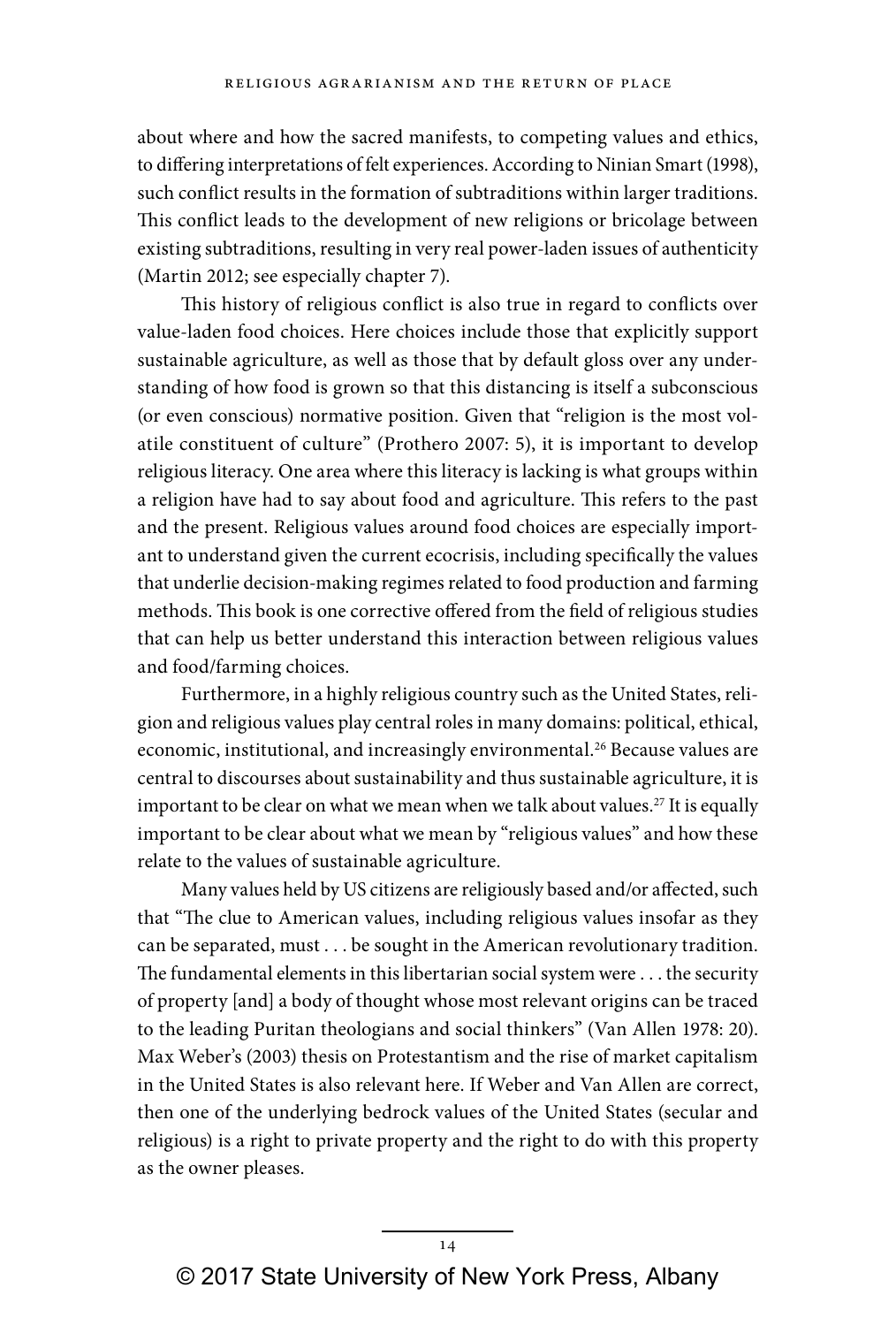Some environmentalists criticize this claim, arguing that market forces (especially subsidies) only reinforce the unsustainable abuse of US ecosystems. This includes the "productionist" industrial agriculture model, where corporate behemoths are fiscally rewarded by the right of farmers to do what they please on their privately owned lands.<sup>28</sup> Many who make these arguments, even if they acknowledge that the US Department of Agriculture and other governmental regulatory agencies adequately monitor industrial farming practices (including the use of toxic chemicals), claim that nonetheless the government is beholden to agro-corporate interests and that these regulatory mechanisms are unsatisfactory and weakly enforced. This debate is central to the sustainable/industrial divide, and it exemplifies the politically contested landscape of agriculture and its underlying values in the modern United States.

Such a historical understanding of values (and rights) has led to an extreme individualism that has become the de facto dominant value of modern North America (Bellah et al. 1985: 22). Many today add that this privileging of the individual does not lead to the development of sustainable environmental values or environmental success—in fact, one of the insights of ecology is that all life forms (and all systems) are interconnected. When one life form becomes privileged in nature, it tends to eventually encounter limits that lead to its demise or systemic processes bring it into balance with the rest of the system. This argument holds that privileging individual, rational economic man [sic], and the value system based on this view of humanity, is one of the key contributors of the current ecocrisis.29

The communities I study provide an alternative understanding of what it is to be human. This is one reason we should study religious institutions in general: religious institutions are sites of value creation and maintenance, including possibly deviant values, especially compared to the extreme individualism of US society.<sup>30</sup> Scholars can also investigate if the values held in religious communities temper the individualism of modern North America or if they reinforce this individualism. One clear example of this is seen in the "health and wealth gospel" of some Pentecostal churches.

However, there often exists a gap between the ideal of a professed value and the reality of putting it into practice. This holds true for religious ethics and values, ranging from religious values that guide a marriage to those that guide a parent–child relationship. Such a gap is especially true for environmental values, which may be restrained from being put into practice by competing internal interests, values, and desires and especially by systemic limits within our larger political and consumer systems.<sup>31</sup>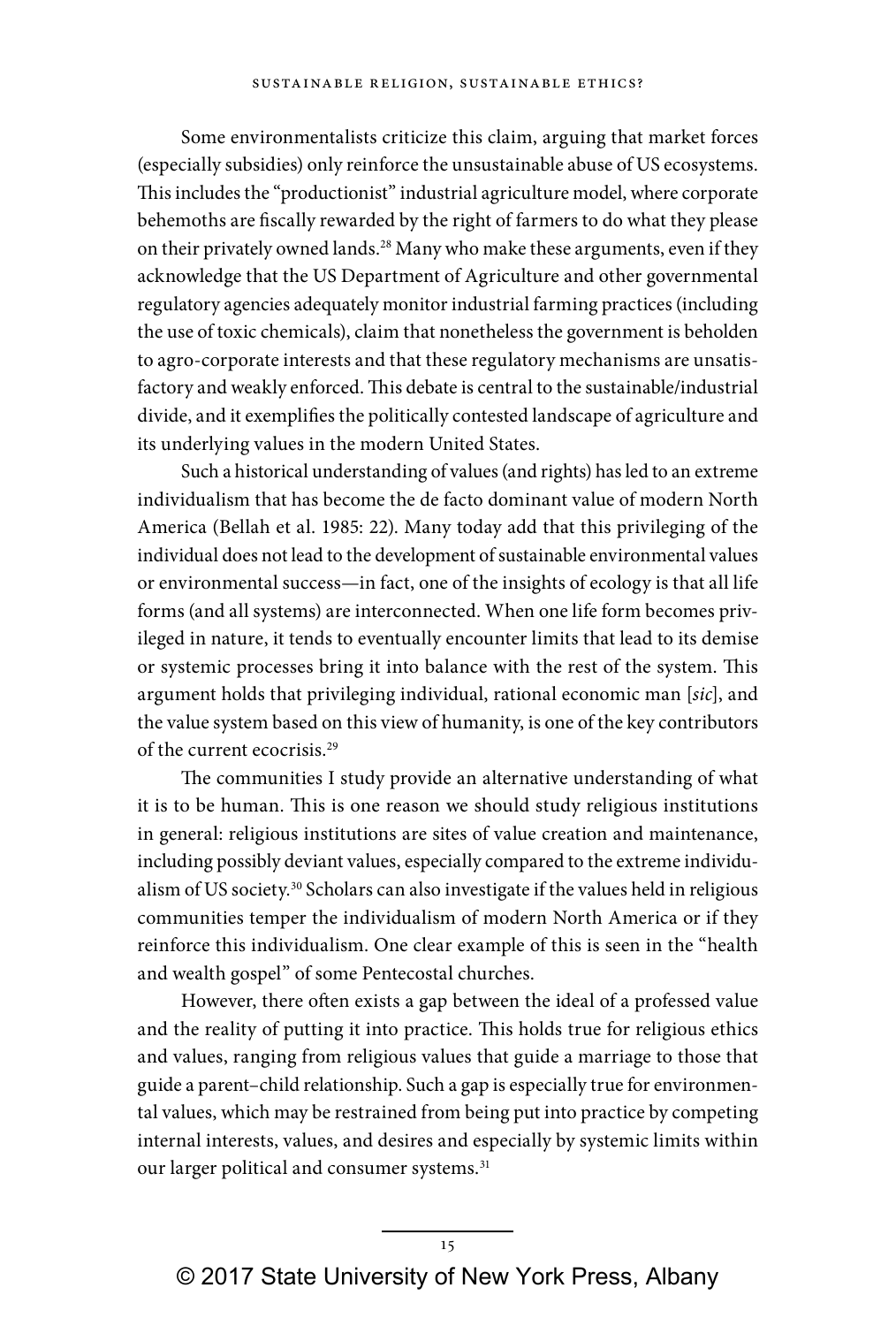Regarding specific values and practices related to food, Anna Peterson writes, "Consumption and food issues underline the gap between what we say we care about and how we act. In no other sphere of life, perhaps, do people contradict their own values so regularly" (2009: 108). This quote highlights the complex, contested internal and external nature of trying to align religious and environmental food values with practices that enable these values to be realized. This is made even more difficult when we recognize that "Until recently, Western virtue ethics has never recognized a nature-focused virtue. . . . Unfortunately . . . a capitalist, consumer culture such as that of the United States . . . presents a variety of obstacles to successful inculcation of any new environmental virtues" (Fairbanks 2010: 80).

However, values do not adhere only to individuals. A group can also express them, and they are equally shaped and challenged by other groups and/ or membership within a group. As can be imagined, this process is loaded with power struggles and politics. It is also influenced by gender, levels of education and income, and prestige awarded to certain members. This process of value emergence occurs in groups (kin, sport, political, institutional, religious) and all group members participate in it. Because putting sustainable agricultural values and their varied motivations into practice is so difficult, it might be easier to embody and practice them in a group setting. This group setting can be a food co-op, a CSA farm, a farmers' market, or an intentional religious community that practices sustainable agriculture. The various religious agrarians highlighted herein are all members of some type of these group settings. Even more central to my argument is that many join precisely because these group settings enable them to practice their sustainable agriculture, religious environmentalist, and religious agrarian values.

A corollary assumption follows: most people are used to the values of cheap and abundant food. These values are inculcated in the United States by the ubiquity of fast food chains and omnipresent food advertising and marketing. These values are a default result of the cost of food remaining relatively constant despite inflation in other areas of the economy. Here we can think of Bellah's laments about hyperindividualism in the United States—the right of individual consumers to buy food shipped around the world for a low price is a pinnacle of individual choice, one that externalizes the ecological and social footprints that adhere to this value-laden choice.

Data suggest that there is a shift occurring in the United States when it comes to values related to food choices and to food choices themselves. This shift is part the result of the interaction of politics and values, economic incentives, and people's social standing and values. Such interaction is already under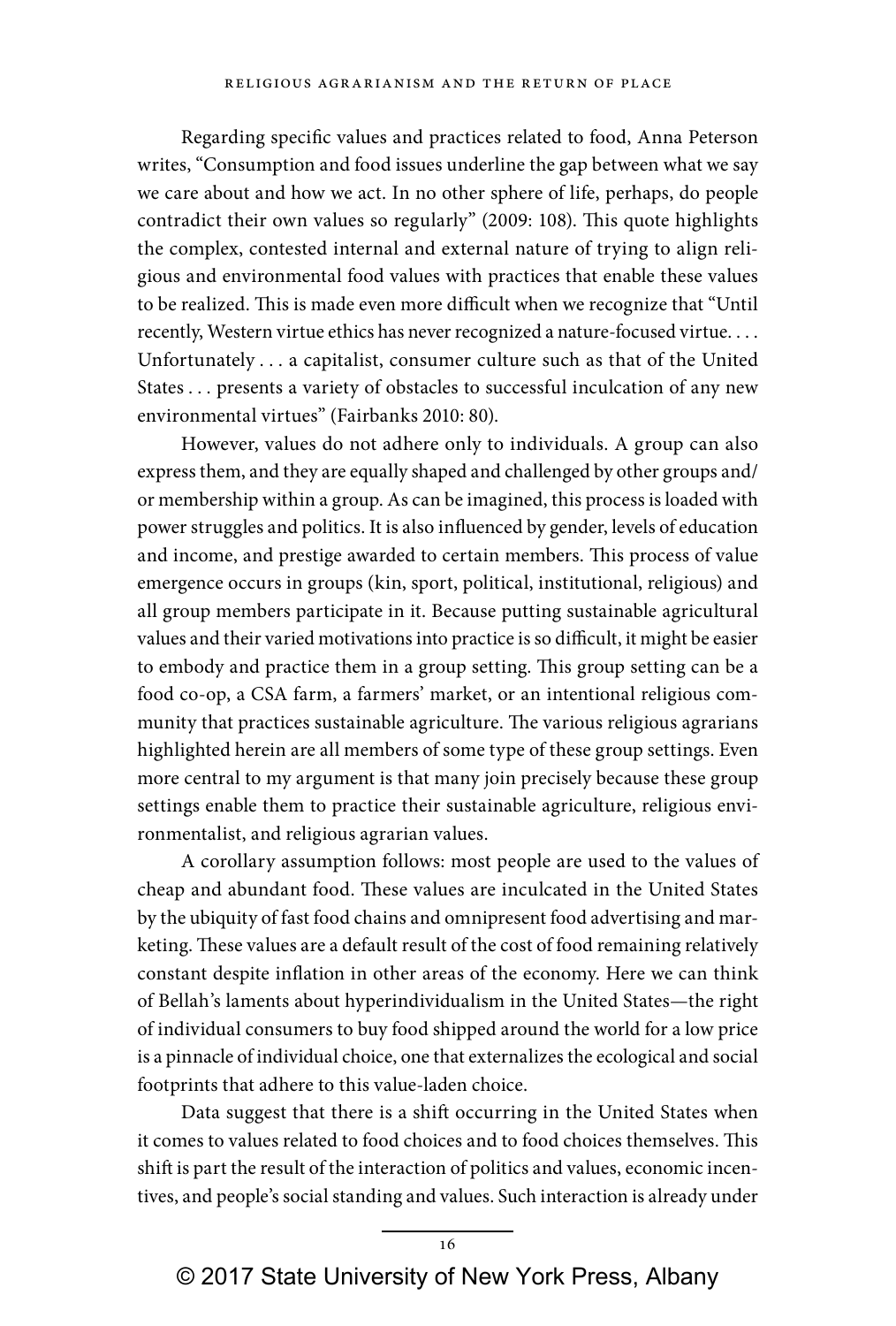way in religious agrarian communities. Such a vanguard position means religious agrarian groups have the potential to shape the values of individuals and, through those individuals and their involvement with larger society (through economic transactions, volunteering, and political lobbying), the values of society. This ripple effect will shape agricultural farmlands, soils, waters, and animals.

Attitudes within religious agrarian groups coalesce around a "value orientation" (Van Deth and Scarbrough 1995: 22) so that religious agrarian "values are distinctive not only because they are desirabilities, but, more importantly . . . they are *desirabilities in matters of action*" (ibid.: 29-30; emphasis in original). As will be seen, the people in the South and around the country with whom I interacted translate their desires (or more accurately, their value orientation) into practice by engaging in the actions and habits of sustainable agriculture. By putting matters of values into action they are creating what I call religious agrarianism. The value orientation of religious agrarians is explicitly grounded in religious environmentalist concerns. These concerns affect the values and thus actions of religious agrarians.

In terms of food choices and values related to them, Tina Huey argues, "Perhaps the most visible topic of contention in the globalization of capital, aside from the labor practices of branded clothing manufacturers, is food" (2005: 125). Food (and thus farming) is again seen as a globally contested trope one imbued with values and with a concomitant growing religious discourse about specific sustainable food values for a growing number of practitioners.<sup>32</sup> Her study concludes by arguing that "local solutions are not privileged in the debate about food in the North" (ibid.: 135). I challenge this conclusion. Rather, I argue that this perceived lack of privileging local solutions is changing. Local solutions are becoming privileged. I argue that religious values are playing a role in this process as religious agrarians embody and bring to the fore local, place-based solutions that are becoming more central to the debate, especially to the solutions proffered, of food issues. Further insights into values and how these relate to food choices are seen in a study by E. P. Koster, who uses food choice methodology to analyze "the central question in food choice research: 'Why does who eat what, when, and where?'" (2009: 70; emphasis in original). Koster's research highlights the many variables and factors that contribute to what we eat, where, when, how, and why, from biology, physiology, and decision psychology to marketing, economics, and learning psychology (ibid.: 70–71). Religion and religious values are two of these variables, and important ones. Koster posits that "with respect to food habit formation and change much depends also on so-called sensitive periods in life. Thus, most of our basic food habits are formed in infancy and early childhood and these

17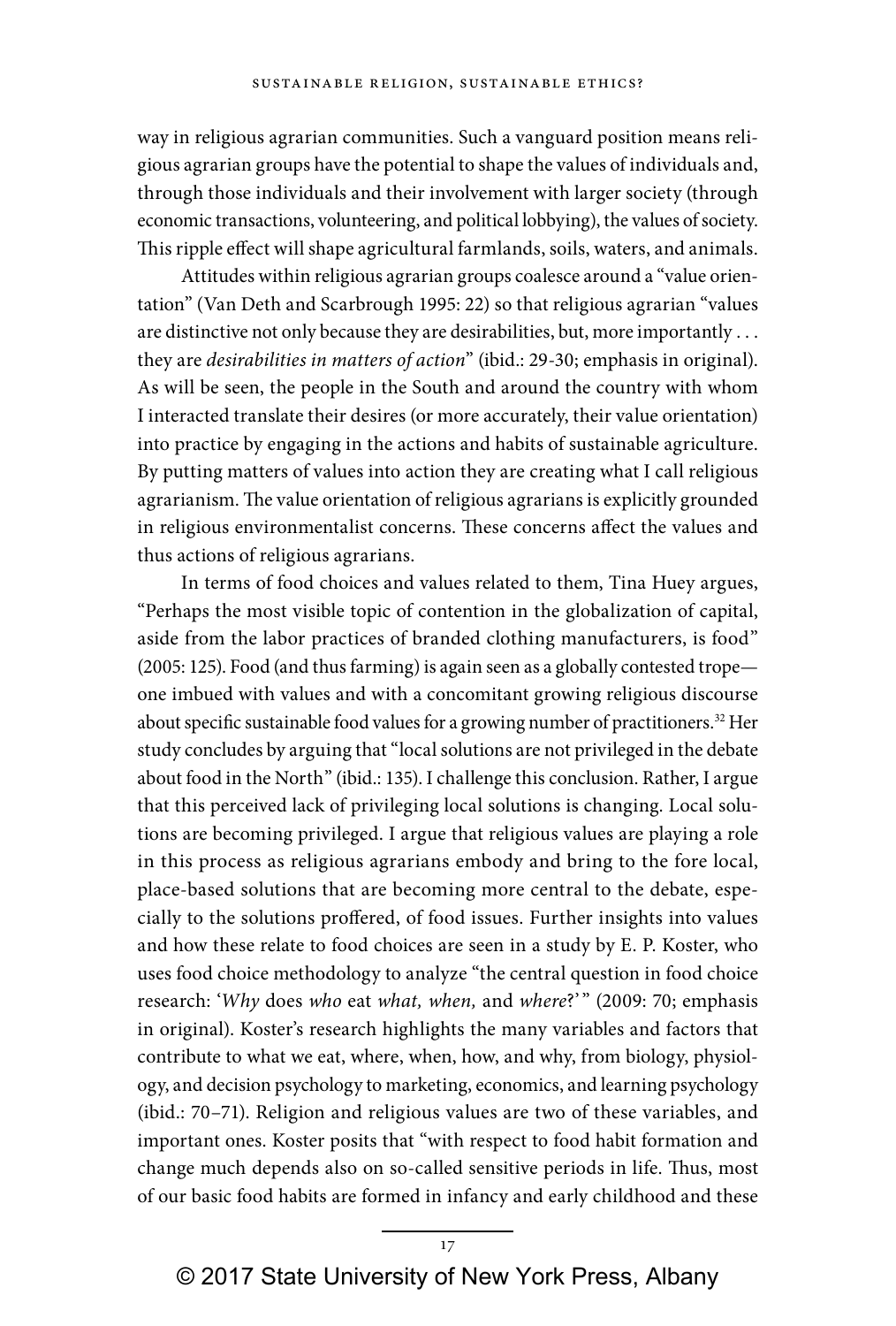are hardest to change, but periods like late adolescence when people start living in pairs and form their own 'traditions' and other major re-orientations in life such as divorce or retirement are good moments for changes in food habits as well" (ibid.: 75). Tellingly, there is no mention of religion (although there is mention of "traditions"), whether religious ethics, taboos, customs, or rites of passage. Yet religious communities to which people belong tend to influence their members throughout their lives. This includes when people enter into a new community or when a community attempts to embody new values, all of which have the potential to affect food habits.

While for Koster, "food choice is a learned behavior" (2009: 75), it is heavily influenced by values and social peer groups. The influence of peer groups is a determining factor for religious agrarians throughout North America who support sustainable agriculture practices precisely because they do want to influence the diets, health, lifestyles, and values of their children and those in their respective religious communities. Hazon specifically wants to change the food practices of North American Jews, and Koinonia hopes to affect the food choices of those who visit their campus. Both groups are united in that they would like the agricultural choices of governmental policies to change as well.

Finally, regarding environmental values more broadly, including concern about sustainability, polls suggest that a vast majority of citizens are concerned with environmental issues ranging from climate destabilization to species extinction to pollution. Kempton et al. point out that this concern "is not strongly related to social elites," (1995: 7) but permeates many sectors of US society.<sup>33</sup> Furthermore, Wall (1995) and Taylor (1995) provide arguments which claim that people tend to be motivated to care about the environment when they perceive risks to their health or the health of those they love.<sup>34</sup> Such an anthropocentric value system need not be at odds with environmental protection, but suggests that many people are motivated to care for the environment because of values and genuine concerns related to personal health, safety, and aesthetics. The research summarized in this book challenges and supports this argument, as will be explained.

What is important to note is that the aforementioned studies avoid discussing religion directly. In comparison, I argue that we cannot understand agricultural systems and practices without attending directly to religion. These studies nonetheless tell us important things about general food values. What they suggest is that food choice decisions are multifaceted, and peer groups and social values play a key role in such decisions. Furthermore, any understanding of food and farming in the United States and of environmental problems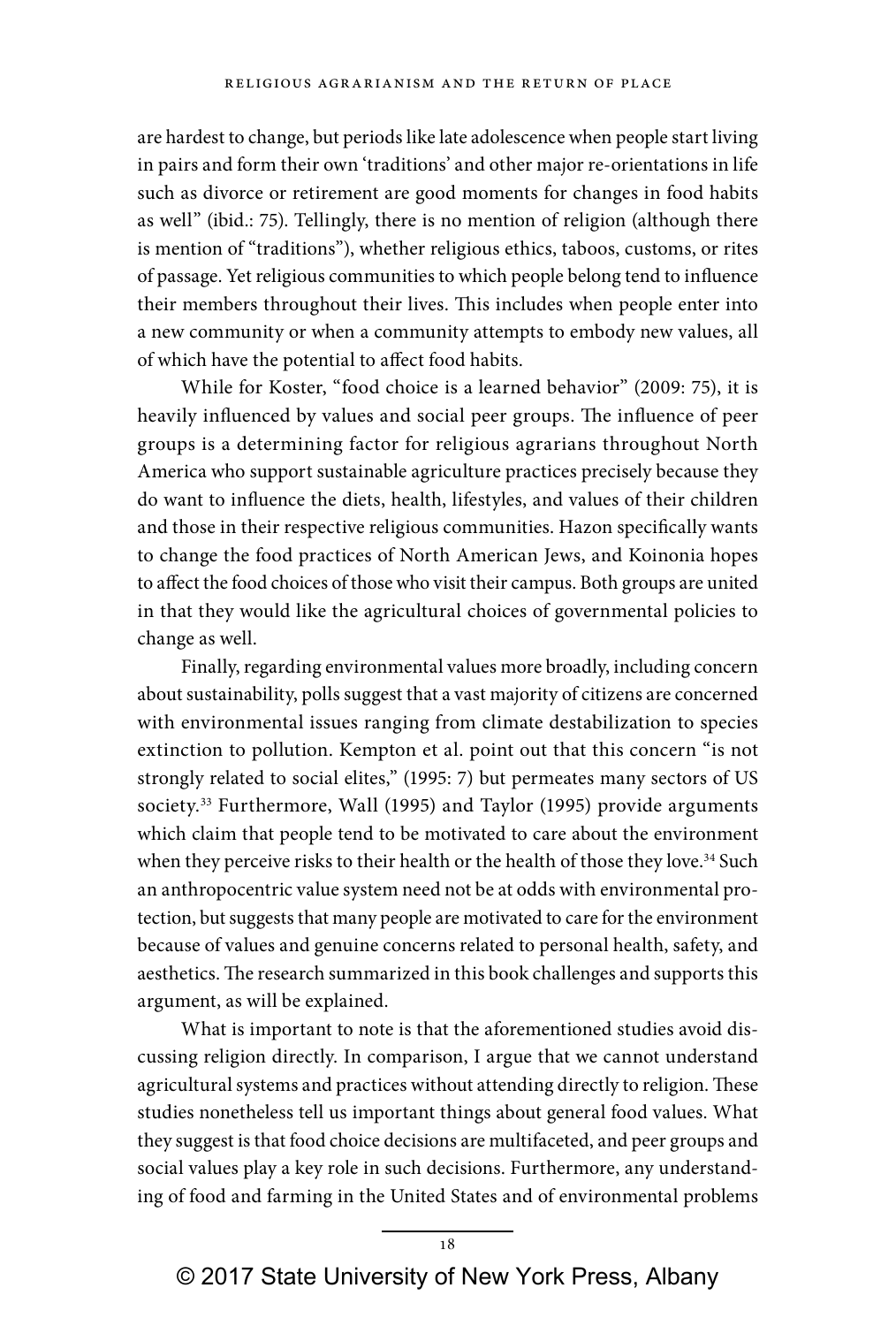and movements generally must address religious values. Religious agrarianism provides an excellent case study for exploring the intimate biocultural connections between and mutual shaping of religion (values, practices, institutions, politics, and teachings) and the environment.

#### WHY STUDY FOOD?

Mammalian bodies need calories to survive. Humans consume and imbibe liquid and food items, which are then metabolized so that our cells, muscles, tissues, organs, and blood receive nourishment so we can move, work, play, engage in religious practices, reproduce, think, and contribute to society. Given that eating food is a central act in which humans participate, coupled with another pan-human universal, religion (Boyer 2001; Atran 2002; King 2007; Counihan and Van Esterik 2008), as scholars we need to dedicate more attention to the interplay between the two.

In regards to US religion—in particular its historical relation with food— Daniel Sack writes, "Food carries a moral value in America. In this culture, a particular foodstuff is not only good or bad for your body but also can be good or bad for your soul. Whether based on popular culture or on scientific studies, personal food choice becomes an ethical calculation" (2000: 185). A key argument of this book is that food indeed carries a moral value for religious agrarians. Even more food choices carry explicit religious values and reflect ethical deliberations that are environmental in calculation.

This religious-ethical turn means that how we get our calories becomes an exercise in value reasoning and deliberation, with menus and plates becoming loci of meaning making. As Jeremy Benstein, founder of the Heschel Center for Environmental Learning, states, "few acts are as imbued with as much religious symbolism and stricture as eating" (2006: 150). The meaning making of food choices has even led one advocate of sustainable farming to claim that "Food may be the primary arena where we humans sort out our values" (Holthaus 2009: 258).

Debates about religion-values-ethics-practices and how these relate to food and the environment provides a major context for this book. This is because it is in the realm of the meaning-making, value-laden power of food choices, and the role religion plays in these choices, that religious agrarianism in large part manifests. My findings are clear in suggesting that religious-based values and ethics do indeed motivate people to put into practice sustainable, environmentally friendly behaviors (itself a problematic concept). For religious